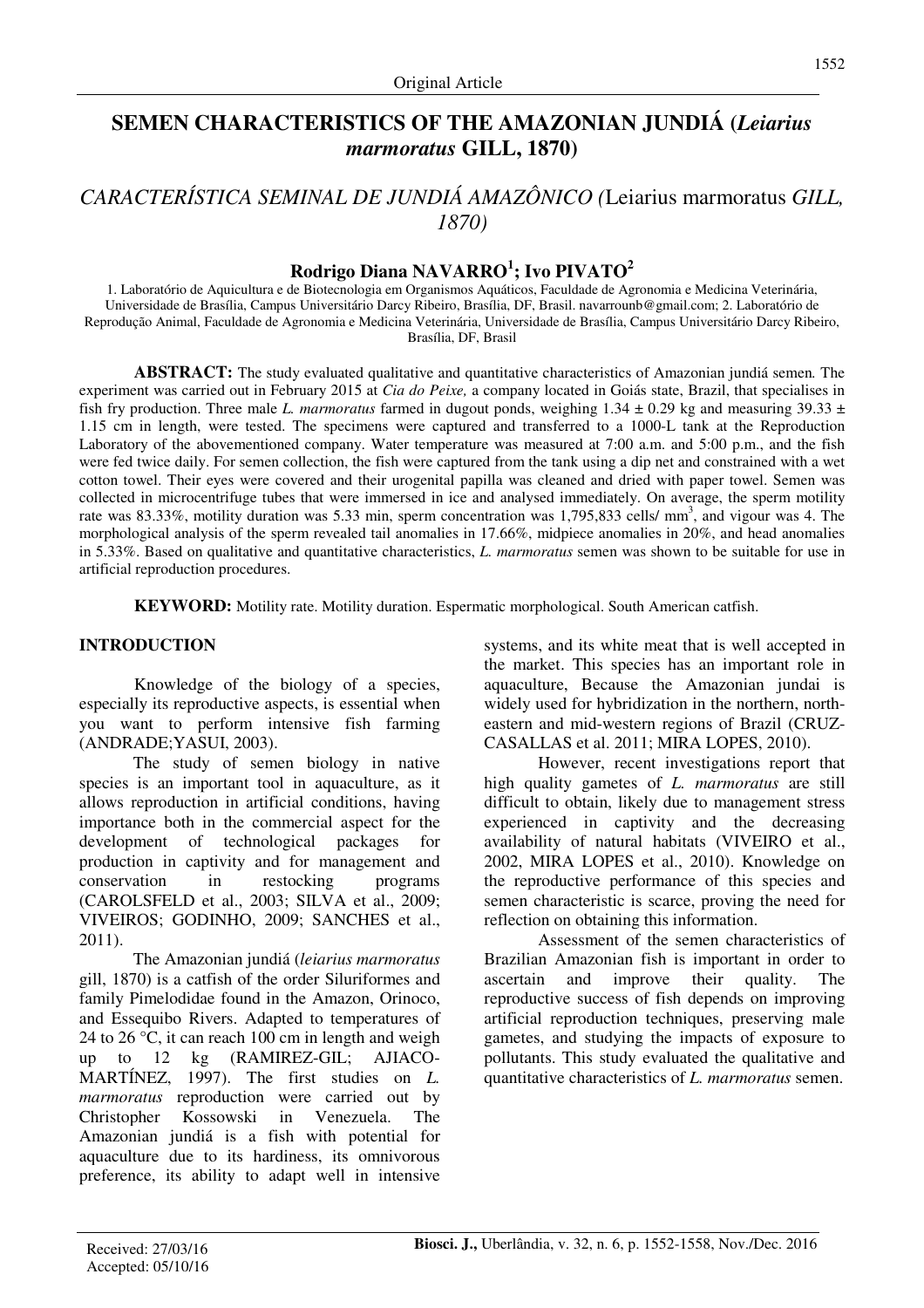## **MATERIAL AND METHODS**

The experiment was carried out in February 2015 at *Cia do Peixe,* a company located in Goiás state, Brazil, that specialises in fish fry production.

Three male *L. marmoratus* farmed in dugout ponds, weighing  $1.34 \pm 0.29$  kg and measuring  $39.33 \pm 1.15$  cm in length, were evaluated. The specimens were captured and transferred to a 1000- L tank at the Reproduction Laboratory of the abovementioned company, where they were kept for 24 hours. Water temperature was measured at 7:00 a.m. and 5:00 p.m., and the fish were fed twice a day with a diet containing 42% crude protein. The mean temperature in the fish tank throughout the experiment was 26.0±0.50 ºC. The fish were induced by hormone (1 mg / kg).

### **Semen collection**

For semen collection, the fish were captured from the tank using a dip net and constrained with a wet cotton towel. Their eyes were covered and their urogenital papilla was cleaned and dried with paper towel. Manual pressure was applied along the coelomic walls in the cranial-caudal direction to release semen without contamination by faeces, urine, blood, or water. Semen samples activated by early contact with water were discarded. Semen was collected in microcentrifuge tubes that were immersed in ice and analysed immediately.

For qualitative analysis, four drops of semen were deposited on a microscope slide and examined under an optical microscope at 400x magnification.

After confirming sample purity, indicated by motionless sperm, the sperm were activated with water from the tank to evaluate quality and suitability for cryopreservation. Sperm motility rate (%) and motility duration (from activation until only

10% of the cells continued moving) were determined.

## **Sperm Concentration**

Using a Sahli haemoglobin pipette, semen was diluted in a 9.98 mLbuffer solution containing 4% formaldehyde and 96% saline (formaldehydesaline solution). The 1:500 solution produced was analysed using a Neubauer chamber. After filling the chamber by capillarity, sperm were counted in 5 squares on each side and the mean count was calculated. Sperm concentration was estimated according to the Brazilian College of Animal Reproduction standards (*Colégio Brasileiro de Reprodução Animal*) and the results were expressed as sperm per mm³ of semen.

### **Morphological Analysis**

An aliquot of 10 µL of fresh sample was diluted in 990 mL of formaldehyde-saline solution. A drop of diluted semen and a drop of rose Bengal stain were mixed and covered with a coverslip, removing the excess with a paper towel. The slides were observed using immersion oil under an optical microscope and in an Opton trinocular biological microscope (1600x magnification) at the Aquiculture Laboratory of the University of Brasília. Analysis was based on the examination of 100 sperm cells in several fields of the slide, as described by MILIORINI et al. (2011).

## **RESULTS**

The average values of the semen assessed were: 83.33% motility, 5.33 min duration time, sperm concentration of  $1,795,833$  cells/ mm<sup>3</sup>, and the vigour was 4 (Table 1, Figure 1).

**Table 1.** Characteristics of Amazonian jundia (*Leiarius marmoratus*) semen

|                                     | Animal 1       | Animal 2       | Animal 3       | Mean      | sd             |
|-------------------------------------|----------------|----------------|----------------|-----------|----------------|
| Motility rate $(\%)$                | 90             | 80             | 80             | 83.33     | 5.77           |
| Motility duration (min)             | $\overline{4}$ | 6              | 6              | 5.33      | 1.15           |
| Sperm concentration (cells/ $mm3$ ) | 2,087,500      | 1,587,500      | 1,712,500      | 1,795,833 | 260,208.24     |
| Vigour                              | 4              | $\overline{4}$ | $\overline{4}$ | 4         | $\overline{0}$ |
| <b>Sperm Morphology</b>             |                |                |                |           |                |
| Normal                              | 54             | 58             | 56             | 56        | 2              |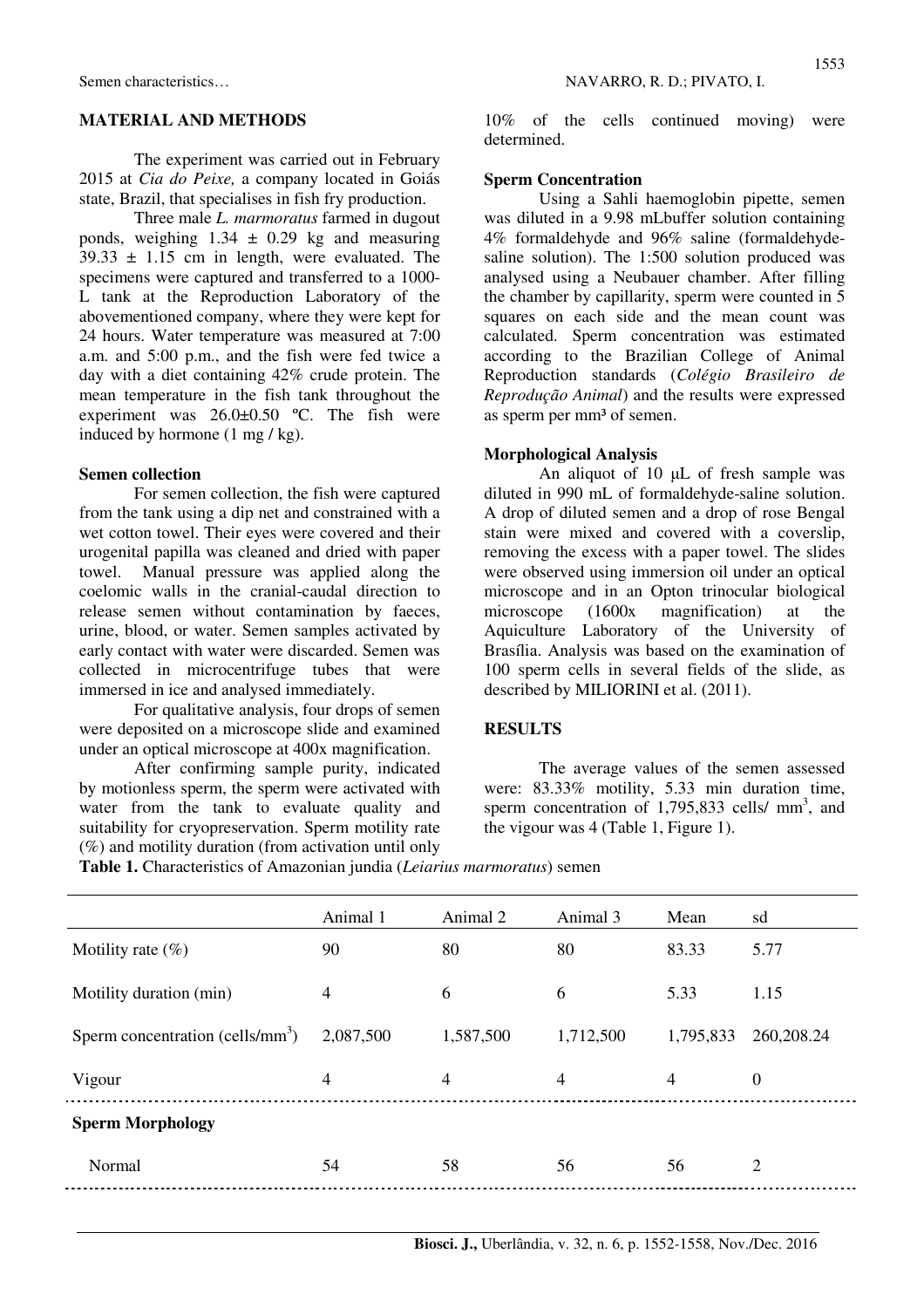Semen characteristics…  $NAVARRO, R. D.; PIVATO, I.$ 

| Strongly coiled tail   | $\tau$         | 6            | $\overline{2}$ | 5              | 2.64             |
|------------------------|----------------|--------------|----------------|----------------|------------------|
| Strongly bent tail     | 14             | $\mathbf{1}$ | $\overline{4}$ | 6.33           | 6.80             |
| Tail degeneration      | $\overline{2}$ | 6            | 3              | 3.66           | 2.08             |
| Wrinkled tail          | 1              |              | 7              | $\overline{4}$ | $\mathbf{0}$     |
| Total tail anomaly     | 24             | 13           | 16             | 17.66          | 5.68             |
| Total midpiece anomaly | 16             | 22           | 22             | 20             | 3.46             |
| Detached head          | 2              | 7            | 6              | 5              | 2.64             |
| Microcephalia          | 1              |              |                | 1              | $\boldsymbol{0}$ |
| Total head anomaly     | 3              | 7            | 6              | 5.33           | 2.08             |

The totals of normal and anomaly sperm were 56% and 44%, respectively, where tail abnormality was divided into strongly curled tail (5%), strongly bent tail (6.33%), shortened tail (3.66%), and wrinkled tail (4%). The head abnormalities were loose head (5%) and small head (1%). There was abnormality rate of 20% in the intermediate piece (Table 1, Figure 1).

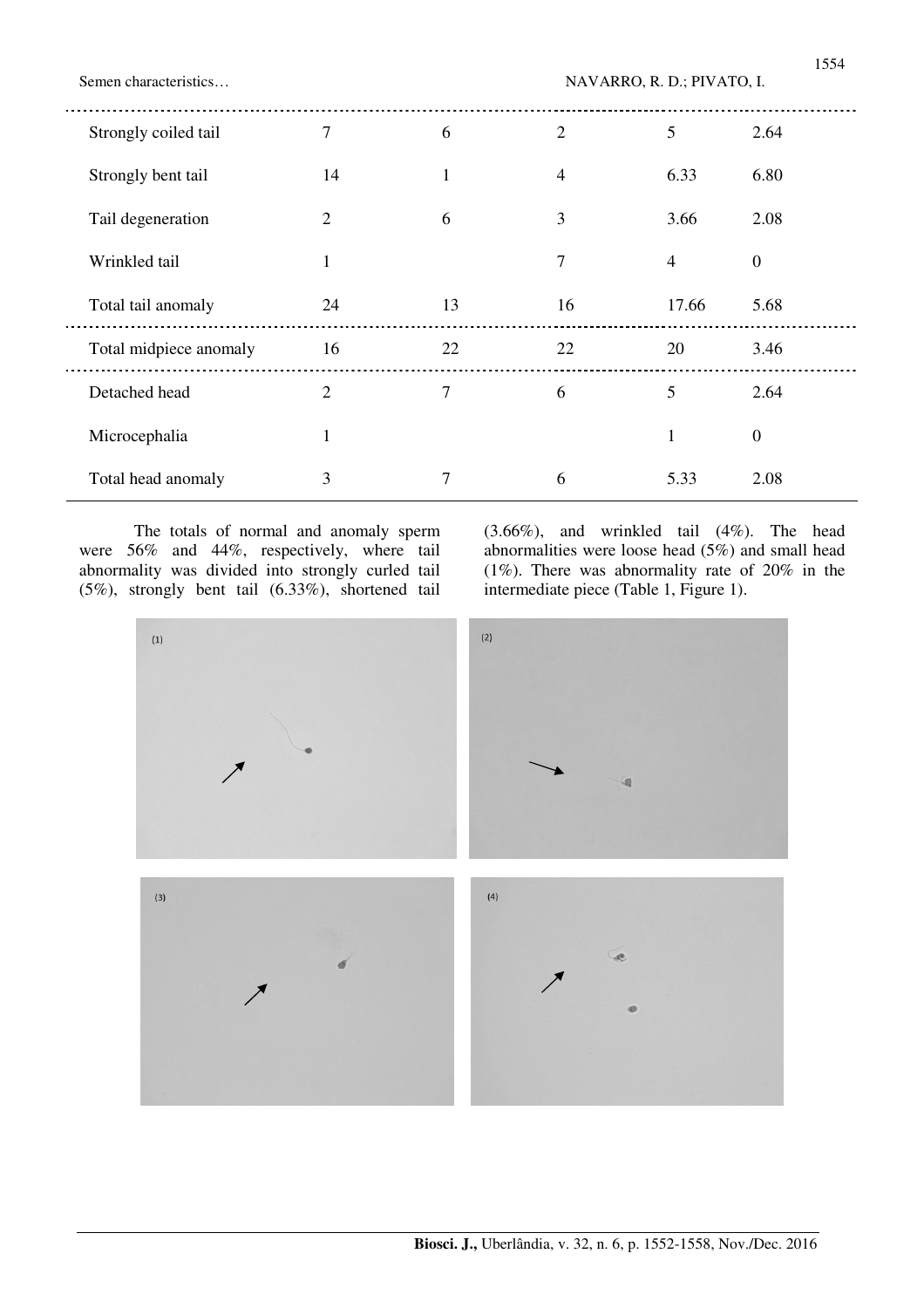

**Figure 1.** Normal sperm and sperm with primary and secondary anomalies (optical microscopy, 1600x magnification). (1) Normal sperm; (2) Sperm tail strongly coiled and bent around the head; (3) Tail degeneration; (4) Spermiogenesis failure with detachment of a normal head (indicated by the arrow); (5) Coiled tail tip and elongated head; (6) Head degeneration.

### **DISCUSSION**

The mean motility of *L. marmoratus* semen was 83.33 %. Similar results were found in studies on another jundia species, *Rhamdia quelen*, which exhibited 72.5 to 80% motility in semen samples obtained without hormonal induction (FERREIRA et al., 2001; SOARES et al., 2010). The average motility duration was 5.3 min (318 s) and vigour was 4. A wide variation in motility duration is reported for Brazilian fish that adopt a reproductive strategy similar to that of *L. marmoratus*, such as cascudo preto (*Rhinelepis aspera*) (42.21 s) and *R. quelen* (23.9  $\pm$  2.7 to 26.2  $\pm$  3.4 s) (SANCHES et al., 2011). Motility duration is an important variable because it indicates the time gametes (sperm/oocytes) have spent in water (SANCHES et al., 2011).

Sperm concentration is another important attribute of semen quality. In the present study, the concentration ranged from 1.5 x  $10^9$  to 2.08 x  $10^9$ cells/mm<sup>3</sup> (Table 1), which is lower than the 21.0  $\pm$  $0.37 \times 10^{9}$  cells/mm<sup>3</sup> found in *R. aspera* semen (SANCHES et al., 2011). According to VIVEIROS; GODINHO (2009), sperm concentration is highly variable among native Brazilian species, Pimelodidae species that swim upstream to reproduce, L. marmoratus and R. quelen. In *R. quelen,* sperm concentration varies from 50.0 to  $66.0 \times 10^{9}$  cells/mm<sup>3</sup> individual semen production is nearly  $125.0 \times 10^9$  cells/mm<sup>3</sup> (BORGES et al., 2005). Sperm concentration in wild *Rhamdia hilarii* is between 59,222,106 and 67,843,412cel/mm<sup>3</sup> (KAVAMOTO; FOGLI DA SILVEIRA, 1986).

In the present study, 56% of jundia semen was normal. Other studies report 90% (KAVAMOTO et al., 1999) and 97% (MILIORINI et al., 2011) normal sperm in *Prochilodus lineatus*, 64% in *Leporinus elongatus* (STREIT Jr. et al. 2008b), 57% in the dorado *Salminus maxillosus* (STREIT Jr. et al. 2008a), 53% in the cachara *Pseudoplatystoma reticulatum* (STREIT Jr. et al. 2012) and 16% in the Nile tilapia *Oreochromis niloticus* (MATAVELI et al. 2007). The variation of normal semen percentage found among the species is influenced by several factors such as the nutritional status of the fish, size, age, and time of the year (VIVEIROS; GODINHO, 2009; SANCHES et al., 2011; NAVARRO et al., 2014).

Midpiece defects were the main anomaly observed in *L. marmoratus*, followed by tail defects. Sperm defects can affect fertility in natural reproduction, particularly in some mammal species (SOARES et. al., 2010). To prevent loss of fertility, the Brazilian College of Animal Reproduction (CBRA) recommends that sperm anomalies not exceed 30% for equines and cattle and 20% for wild boars and sheep. In fish, sperm tail anomalies are known to compromise fertilisation (MILIORINI et al., 2011). The 44% sperm anomaly rate exhibited by *L. marmoratus* may be related to stressful conditions in captivity and handling during semen collection. According to MURGAS et al. (2011), fish semen is compromised primarily by factors that affect breeders, such as diseases, consanguinity, food restriction, and stress. The data obtained here can guide future studies toward improving farming conditions of breeders, raising fish farming profits, and improving the quality of gametes of native Brazilian fish.

### **CONCLUSION**

Semen of the Amazonian jundia (*Leiarius marmoratus* Gill, 1870) exhibits qualitative and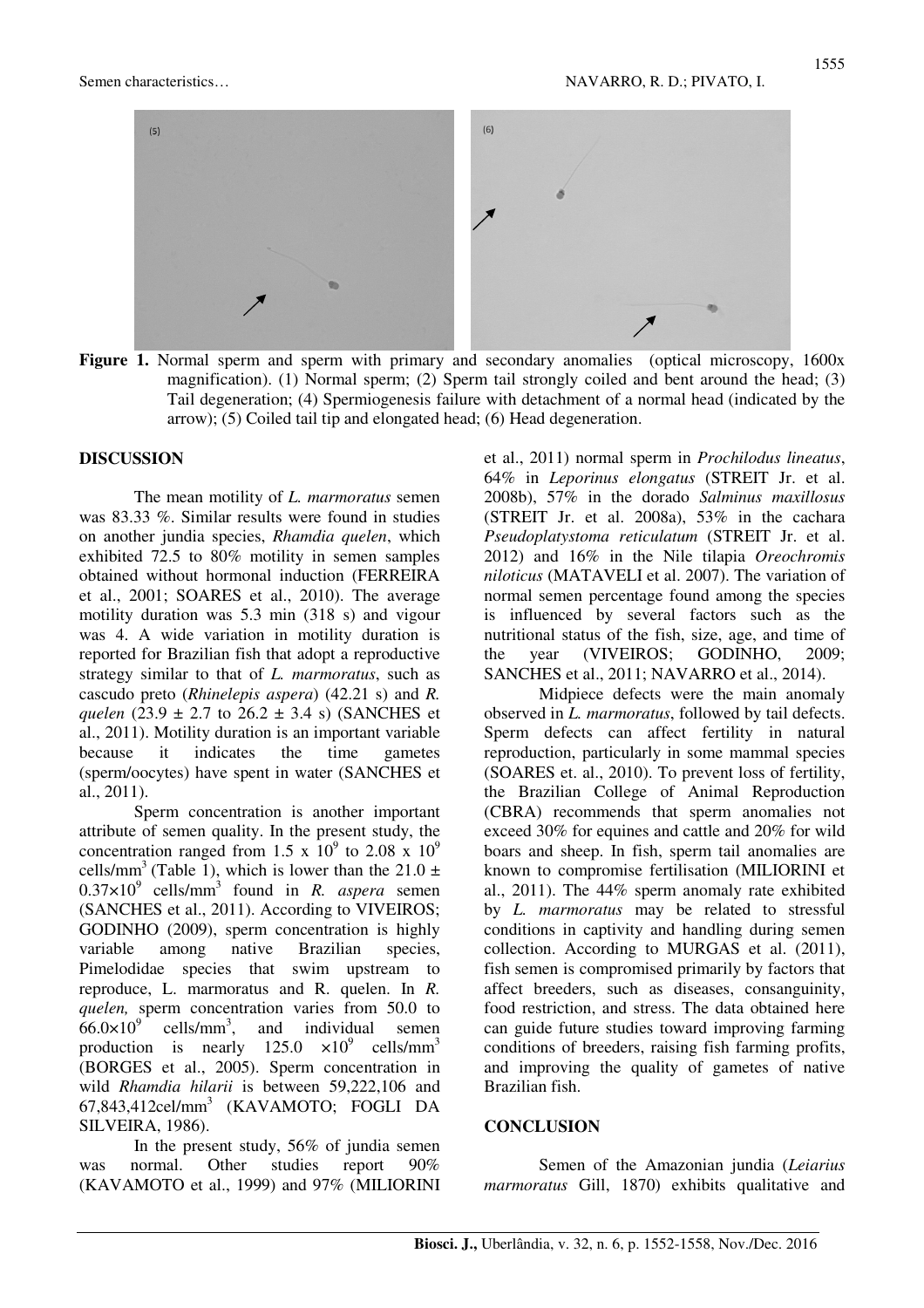## **ACKNOWLEDGMENTS**

We thank *Cia do Peixe* company for providing the facilities and fish used in the study, and the research team of AcquaUnB from the University of Brasília and all the students who contributed to the completion of the work.

**RESUMO:** Objetivou-se avaliar qualitativamente e quantitativamente as características seminais do Jundiá Amazônico*.* O experimento foi realizado em fevereiro de 2015, a Cia do Peixe, uma empresa localizada no Estado de Goiás, Brasil, especializada em produção de alevino. Três masculino L. marmoratus cultivados em tanques de esconderijo subterrâneo, pesando 1,34 ± 0,29 kg e medindo 39.33 ± 1,15 centímetros de comprimento, foram testados. Os espécimes foram capturados e transportado para um tanque de 1000 L no Laboratório da empresa acima indicado reprodução. A temperatura da água foi medida a 07:00 e 17:00 e os peixes foram alimentados duas vezes ao dia. Para a coleta de sêmen, os peixes foram capturados a partir do tanque usando uma rede de mergulho e constrangidos com uma toalha de algodão molhado. Seus olhos estavam cobertos e sua papila urogenital foi limpo e seco com toalha de papel. O sémen foi recolhido em tubos de microcentrífuga que foram imersas em gelo e analisadas imediatamente. A taxa de motilidade média foi  $83,33\%$ , a duração de motilidade média foi 5,33 minutos, concentração espermática foi de 1.795.833 celulas/ mm<sup>3</sup> e o vigor 4. A análise morfológica revelou 17,66% de defeitos de cauda, 20% de defeitos de peça intermediária e 5,33% de defeitos de cabeça. O Jundiá da Amazônia (*Leiarius marmoratus* Gill, 1870) apresenta característica seminais e espermáticas quantitativas e qualitativas que permitem sua utilização em técnicas de reprodução artificial.

**PALAVRA-CHAVE**: Taxa de motilidade. Duração da motilidade. Morfologia espermática. Bagre Sul Americano.

## **REFERENCES**

ANDRADE, D. R.; YASUI, G. S. O manejo da reprodução natural e artificial e sua importância na produção de peixes no Brasil. **Revista Brasileira de Reprodução Animal**, Belo horizonte, v. 27, n. 2, p. 166-172, 2003.

BORGES, A.; SIQUEIRA, D. R.; JURINITZ, D. F.; ZANINI, R.; AMARAL, F.; GRILLO, M. L.; OBERST, E. R.; WASSERMANN, G. F. Biochemical composition of seminal plasma and annual variations in semen characteristics of jundiá *Rhamdia quelen* (Quoy & Gaimard, Pimelodidae). **Fish Physiology and Biochemistry**, Amsterdam, v. 31, n. 1, p. 45-53,2005. http// 10.1007/s10695-005-4742-8.

CAROLSFELD, J.; GODINHO, H. P.; ZANIBONI FILHO, E.; HARVEY, B. J. Cryopreservation of sperm in Brazilian migratory fish conservation. **Fish Physiology and Biochemistry,** Amsterdam, v. 63, n. 2, p. 472-489, 2003. http// 10.1046/j.1095-8649.2003.00170.x.

CBRA. Manual para exames andrológicos e avaliação de sêmen animal. 2.ed. Belo Horizonte: Colégio Brasileiro de Reprodução Animal, 1998.49 p.

CRUZ-CASALLAS, P. E.; MEDINA-ROBLES, V. M.; VELASCO-SANTAMARÍA, Y. M. Fish farming of native species in Colombia: current situation and perspectives. **Aquaculture Research**, Oxford, v. 42, n. 6, p. 823-831, 2011.

FERREIRA, A. A.; NUÑER, A. P. O.; LUZ, R. K.; REYNALTE TATAJE, D.; ESQUIVEL, J. R.; RESTREPO, J. B. Avaliação qualitativa e quantitativa do sêmen de jundiá, *Rhamdia quelen*. **Boletim do Instituto de Pesca,** São Paulo, v. 27, n. 1, p. 57-60, 2001.

KAVAMOTO, E. T.; FOGLI DA SILVEIRA, W. Características físicas, químicas e microscópicas do sêmen do bagre *Rhamdia hilarii* (Valenciennes, 1840) em condições de campo*.* **Boletim do Instituto de Pesca**, São Paulo, v. 13, n. 1, p. 95-100, 1986.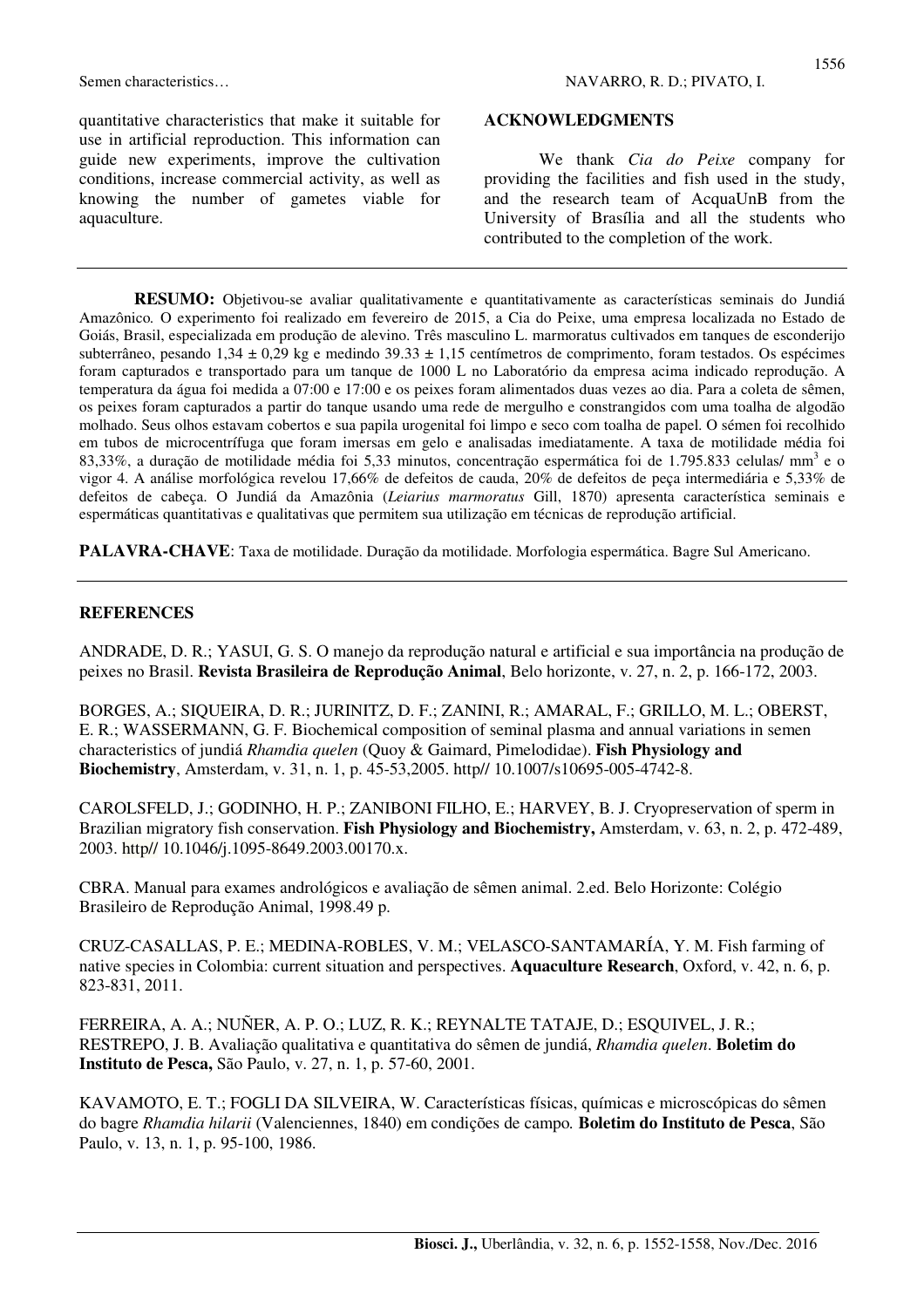KAVAMOTO, E. T.; BARNABE, V. H.; CAMPOS, B. E. S.; TALMELLI, E. F. A. Anormalidades morfológicas nos espermatozóides do curimbatá, *Prochilodus scrofa* (STEINDACHNER, 1881) (OSTEICHTHYES, CHARACIFORMES, PROCHILODONTIDAE). **Boletim do Instituto de Pesca**, São Paulo, v. 25, (único), p. 61-66, 1999.

MATAVELI, M.; MORAES, G. V.; STREIT JUNIOR, D. P.; VARGAS, L. D. M.; SAKAGUTI, E. S.; TONIATO, J. C.; BARBOSA, R. C.; MERLINI, L. Avaliação da qualidade do sêmen de tilápia-do-Nilo (*Oreochromis niloticus*), linhagem Chitralada, suplementada com diferentes concentrações de vitamina C. **Boletim do Instituto de Pesca**, São Paulo, v. 33, n. 1, p. 1-7, 2007.

MILIORINI, A. B.; MURGAS, L. D. S.; ROSA, P. V.; OBERLENDER, G.; PEREIRA, G. J. M.; COSTA, D. V. A. Morphological classification proposal for curimba (*Prochilodus lineatus*) sperm damages after cryopreservation. **Aquaculture Research**, Oxford, v. 42, n. 2, p. 177-187, 2011. http// 10.1111/j.1365- 2109.2010.02575.x.

MIRA LOPES, T. M.; MEDINA, R. V. M.; CRUZ, C. P. E. Evaluación de tres protocolos hormonales para la inducción de la espermiación en yaque *Leiarius marmoratus*. **Revista MVZ Córdoba**, Córdoba, v. 15, n. 2, p. 2070-2077, 2010.

MURGAS, L. D. S.; FELIZARDO, V. O.; FERREIRA, M. R.; ANDRADE, E. S.; VERAS, G. C. Importância da avaliação dos parâmetros reprodutivos em peixes nativos. **Revista Brasileira Reprodução Animal**, Belo horizonte, v. 35, n. 2, p. 186-191, 2011.

NAVARRO, R. D.; NAVARRO, F. K. S. P. ; FELIZARDO, V. O.; MURGAS, L. D. S. ; PEREIRA, M. M. Cryopreservation of semen of Thailand tilapia (*Oreochromis* spp.) fed diet with different oil sources. **Acta Scientiarum Technology (Impresso)**, Maringá, v. 36, n. 3, p. 399-404, 2014. http://dx.doi.org/10.4025/actascitechnol.v36i3.20076.

RAMÍREZ-GIL, H.; AJIACO-MARTÍNEZ, R. E. Aspectos preliminares de la biología pesquera del yaque, *Leiarius marmoratus* (Gill, 1870) (Pisces: Siluriformes: Pimelodidae) en la parte alta del río Meta Orinoquia Colombiana. **Boletim Cientifico do INPA**, Manaus, v. 5, p. 75-87, 1997.

SANCHES, E. A.; BOMBARDELLI, R. A.; BAGGIO, D. M.; SYKORA, R. M.; XAVIER, A. Bogotá, M. M.; Características seminais do cascudo-preto (*Rhinelepis aspera*). **Revista Brasileira de Reprodução Animal**, Belo Horizonte, v. 35, n. 3, p. 357-362. 2011.

SILVA, J. M. A. ; MURGAS, L. D. S. ; FELIZARDO, V. O. ; PEREIRA, G. J. M. ; NAVARRO, R. D. ; MELLO, R. A. Características seminais e índices reprodutivos de curimba (*Prochilodus lineatus*) em diferentes períodos reprodutivos. **Revista Brasileira de Saúde e Produção Animal (UFBA),** Salvador, v. 10, n. 3, p. 668-677, 2009.

SOARES, F. A. C.; STREIT JR., D. P.; EBERT, A. R.; COLDEBELLA, I. J.; OBERST, E. R. Parâmetros qualitativos do sêmen de jundiá (*Rhamdia quelen*) no inverno e na primavera. **Revista Brasileira Ciências Veterinária,** Niterói, v. 17, n. 3-4, p. 129-133, 2010.

STREIT JR., D. P.; SIROL, R. N.; RIBEIRO, R. P.; MORAES, G. V.; GALO, J. M.; DIGMYER, M. Parâmetros qualitativos do sêmen de dourado (*Salminus maxillosus*) em cativeiro. **Boletim do Instituto de Pesca**, São Paulo, v. 34, n. 3, p. 337-344, 2008a.

STREIT JR., D. P.; SIROL, R. N.; RIBEIRO, R. P.; MORAES, G. V.; VARGAS, L. D. M.; WATANABE, A. L. Qualitative parameters of the piapara semen (*Leporinus elongatus* Valenciennes, 1850). **Brazilian Journal of Biology**, São Carlos, v. 68, n. 2, p. 373-377, 2008b. http://dx.doi.org/10.1590/S1519-69842008000200019.